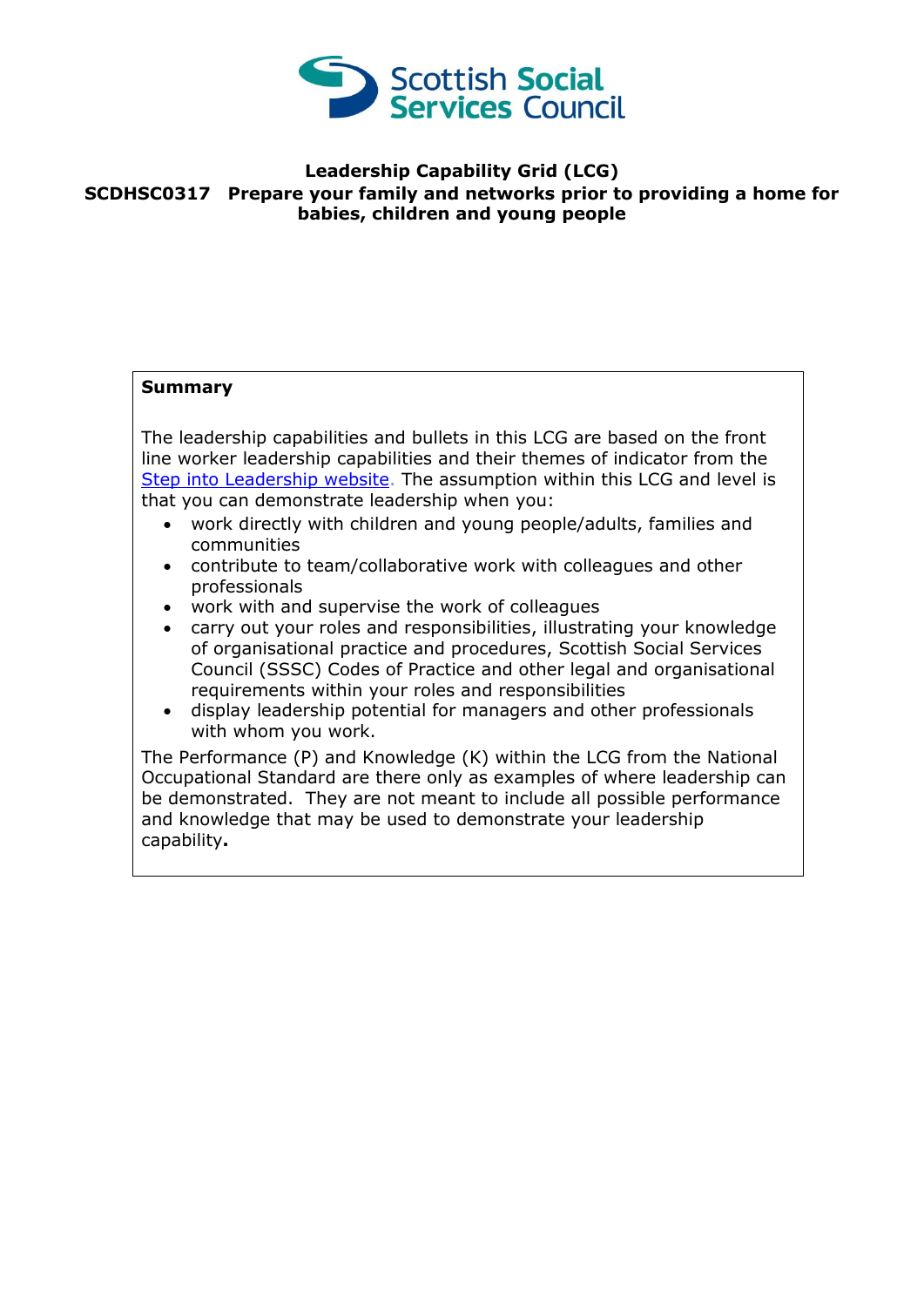

## **Leadership Capability Grid (LCG) SCDHSC0317 Prepare your family and networks prior to providing a home for babies, children and young people**

| Leadership<br>capabilities         | When preparing you family and networks prior to providing a home<br>for babies, children and young people you can demonstrate<br>leadership capabilities by:                                                                                                                                                                                                                                                                                                                                                                                                                                                                                                                                                                                                                                                                                        |
|------------------------------------|-----------------------------------------------------------------------------------------------------------------------------------------------------------------------------------------------------------------------------------------------------------------------------------------------------------------------------------------------------------------------------------------------------------------------------------------------------------------------------------------------------------------------------------------------------------------------------------------------------------------------------------------------------------------------------------------------------------------------------------------------------------------------------------------------------------------------------------------------------|
| <b>Vision</b>                      | Providing a vision for those with whom you work and your organisation when<br>you:<br>• See how best to make a difference when actively planning for and<br>preparing you family and networks prior to providing a home for babies,<br>children and young people (P1-3, 6-7, 10-17, 19, 21, 23; K1-5, 10, 14,<br>22-24, 38-39, 44-45, 49)<br>• Communicate and promote ownership of the vision when liaising with<br>family members and placement officer (P1-3, 6-7, 10-17, 19; K18, 44)<br>• Promote social service values through the active participation with family<br>members and placement officer (P1-3, 6-7, 10-17, 19; K 1-5, 10, 12-18;<br>28, 30, 44-45)<br>• See the bigger picture when demonstrating knowledge and practice of<br>organisational, local and national policies and procedures (P3, 4; K6, 8-9,<br>26, 31-34, 37, 39) |
| Self-<br>leadership                | Displaying self-leadership when you:<br>• Demonstrate and adapt leadership when preparing you family and<br>networks prior to providing a home for babies, children and young people<br>(P1-3, 6-7, 10-17, 19, 20-25; K25, 44-45)<br>• Improve own leadership by seeking advice $(P1-3, 6-7, 10-17, 19, 20-25;$<br>K18)<br>• Take intelligent risks when preparing you family and networks prior to<br>providing a home for babies, children and young people (P5, 7, 9, 12, 13-<br>14, 16-18, 20-25; K36-37, 47-48) and protecting yourself (K30)<br>• Demonstrate and promote resilience (P1-3, 6-7, 10-17, 19, 20-25; K3, 4,<br>17, 30, 44-45, 47-49)<br>• Challenge discrimination and oppression (P17-18; K1, 4, 30)                                                                                                                           |
| <b>Motivating</b><br>and inspiring | Motivating and inspiring others when you:<br>Inspire people by personal example (P1-4, 6-7, 10-17, 19; K13-18, 44-<br>45, 47-49)<br>• Recognise and value the contribution of others ( $P1-3$ , $6-7$ , $10-17$ , $19$ , $21$ ,<br>23; K9-10, 18, 44-45, 47-49)<br>• Support the creation of a learning and performance culture ( $P1-3$ , 5, 6-7,<br>10-17, 19; K14-18, 25, 45, 49)                                                                                                                                                                                                                                                                                                                                                                                                                                                                |
| <b>Empowering</b>                  | Empowering people when you:<br>Enable leadership at all levels (P1-3, 6-7, 10-17, 19; K8-9, 14-18, 44-45,<br>$47 - 49$<br>• Support the creation of a knowledge and management culture (P1-3, 6-<br>7, 10-17, 19; K14-18, 24, 44-45, 47-49)                                                                                                                                                                                                                                                                                                                                                                                                                                                                                                                                                                                                         |